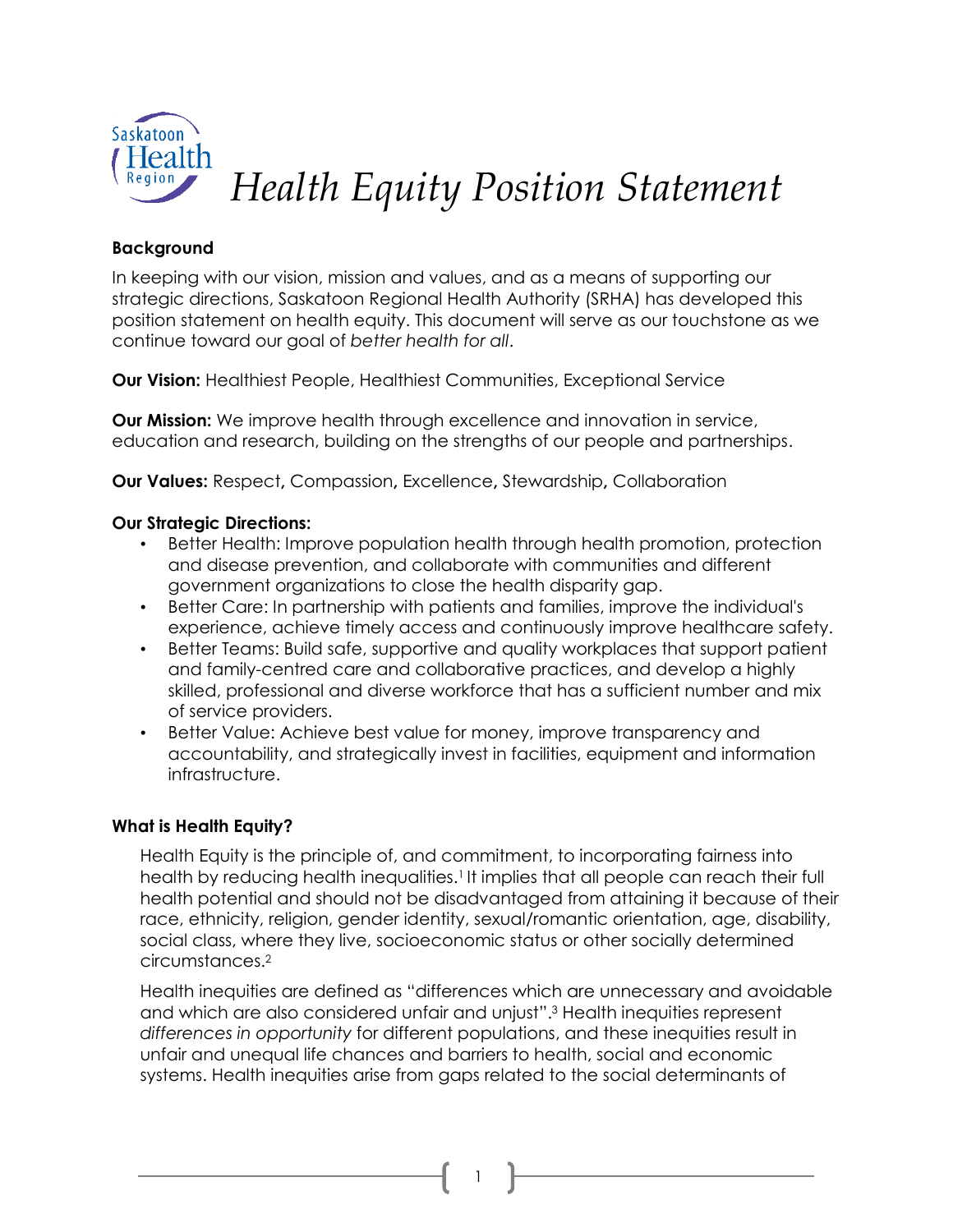health, which are the socially determined circumstances in which people are born, grow, live, work and age, including the healthcare system.<sup>4</sup>

The principles of healthcare equity compel us to develop and deliver healthcare services that are available, accessible and acceptable to everyone in the population, while maintaining a high degree of quality.<sup>5</sup> Equity is a key dimension of quality.

Quality care is defined as "doing the right thing, for the right patient, at the right time, in the right way to achieve the best possible results".<sup>6</sup> The Institute of Medicine challenges all healthcare organizations to pursue six major aims of healthcare improvement: safety, timeliness, effectiveness, efficiency, equity and patientcentredness.<sup>7</sup> "Equity aims to ensure that quality care is available to all and that the quality of care provided does not differ by race, ethnicity, or other personal characteristics unrelated to a patient's reason for seeking care."<sup>8</sup>

Therefore, a key aspect of achieving health equity is cultural safety. Cultural safety is an outcome, a feeling of safety defined and experienced by patients or clients. It is based on respectful interaction, an understanding of the power dynamics inherent to health service delivery, the elimination of institutional racism and discrimination, and is driven by the need to create equity through education and systemic change. It acknowledges that we are all bearers of culture, and must all reflect on and challenge our own attitudes, beliefs, assumptions and values. It means moving beyond the aforementioned concepts by analyzing imbalances in power and privilege, institutional racism, discrimination and colonial relationships as they apply to health care.<sup>9</sup>

#### **The Saskatoon Regional Health Authority recognizes that:**

- Health inequities exist in our Region.
	- o Over the last 15 years, health inequities between residents living in the areas of highest and lowest advantage have remained wide and persistent for many health conditions, including injuries, intentional selfharm, diabetes, heart disease and mental health disorders. The average life expectancy of residents living in areas of least advantage in Saskatoon is nine years less than residents in areas of most advantage. 10
- Although achieving health equity requires action beyond the scope of the healthcare system, the healthcare system does make a difference and does have a role in addressing inequities.
- Too often, patients and families are harmed because the care we provide may not be culturally safe.
	- o While we have begun to address cultural competency in Saskatoon Health Region, experiences of racism and discrimination vary across the system and directly impact care and health outcomes. Whether intentional or not, people face racism and discrimination that has a direct impact on their health and well-being.
	- o Health of newcomers to Canada is typically quite good upon arrival, but tends to decline over time. Newcomer populations face cultural,

 $\mathcal{L}$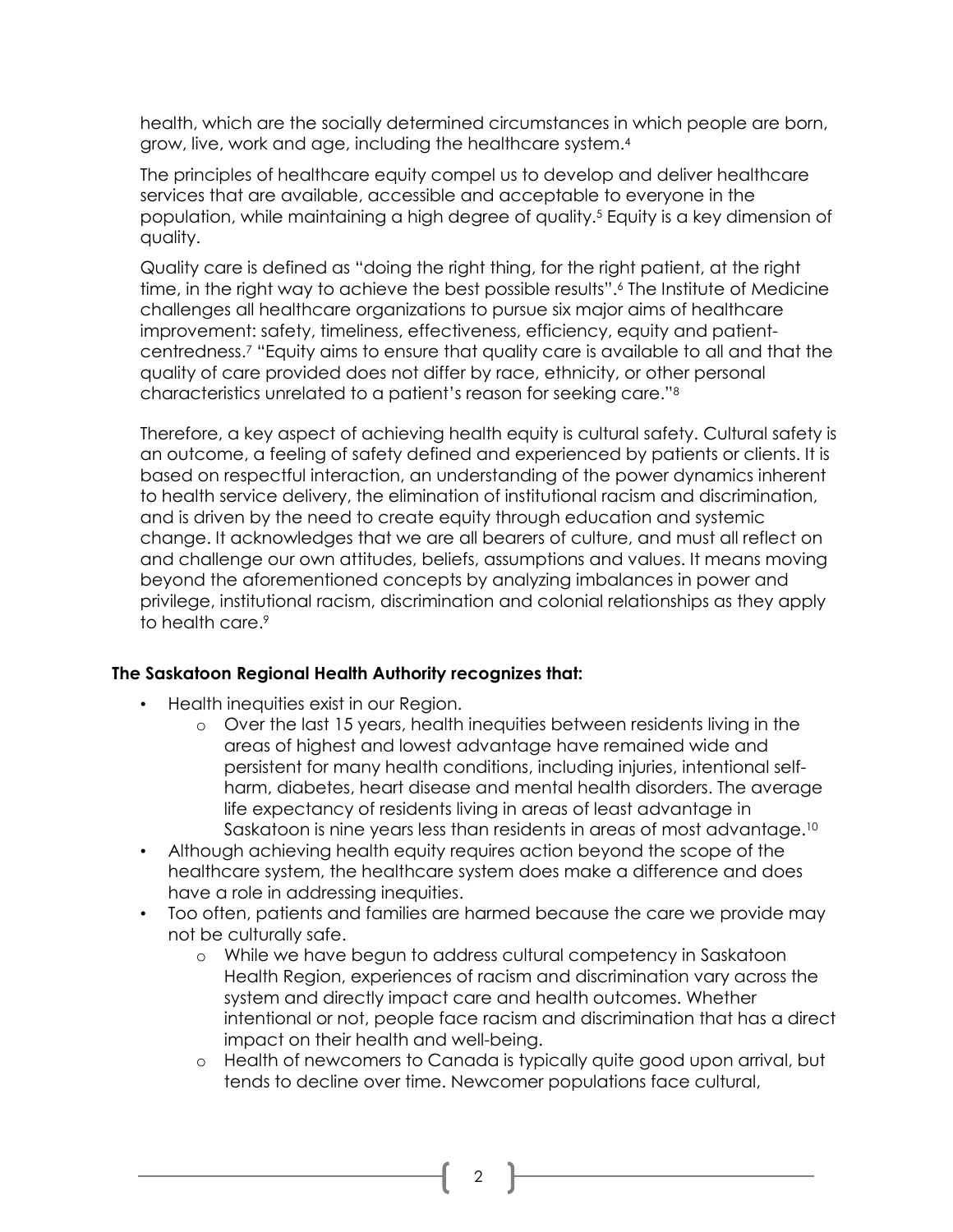language and other barriers within the Region making it challenging for them to navigate our healthcare system. 11

- o For First Nations and Métis communities, health and wellness is rooted in a holistic approach to maintaining balanced health. The need to incorporate the spiritual, physical, emotional and intellectual areas of health is integral to healing. Due to negative experiences with staff, many First Nations and Métis people avoid seeking treatment or have left our healthcare system without having received the care they need.<sup>12,13</sup>
- Barriers in our healthcare system have prevented us from consistently providing equitable healthcare services.<sup>14</sup>
	- o Our staff does not reflect the diversity of the population we serve: for example, currently only 4.8 per cent of staff within the Region self-identify as First Nations or Métis falling short of the goal of 10 per cent. Exit surveys and client, staff and community feedback indicate that lack of cultural competency in the Region is an ongoing issue.<sup>15</sup>
	- o We do not have good information: data to improve patient, client and family-centred care is not systematically collected, used or shared. Healthcare providers and surveys of patient/client experience do not ask about experiences of culturally safe care. Without understanding patient/client needs, follow up care for complex needs are unmet (e.g. patients may have transportation challenges, live in poor housing circumstances or lack social supports).
	- o Staff have limited capacity to meet complex needs: despite keen interest and understanding that health inequities are unfair and preventable, healthcare providers often feel powerless to respond to complex needs of patients within our complex system. In other words, system barriers mean missed opportunities for better care. Healthcare providers are also stretched to their limit making it challenging to find time to meet patient/client needs.
	- o Our healthcare system itself creates barriers: the structure and policies of the healthcare system are complex and often inadvertently perpetuate inequity by creating access barriers and placing undue burden on patients, healthcare providers and the system itself. The complexity is compounded by jurisdictional issues, including funding arrangements, resource sharing, infrastructure concerns and rules governing how services are allocated.<sup>16</sup>
- Building trust among healthcare providers and communities, clients, patients and families is important<sup>17</sup> and begins with establishing a respectful relationship.<sup>18</sup>
	- o Reconciliation requires constructive action on addressing the ongoing legacies of colonialism that have had destructive impacts on First Nations and Métis peoples' education, cultures and languages, health, child welfare, the administration of justice, and economic opportunities and prosperity. It must create a more equitable and inclusive society by closing the gaps in social, health and economic outcomes that exist between Aboriginal and non-Aboriginal Canadians. The *United Nations Declaration on the Rights of Indigenous Peoples* is the framework for reconciliation.19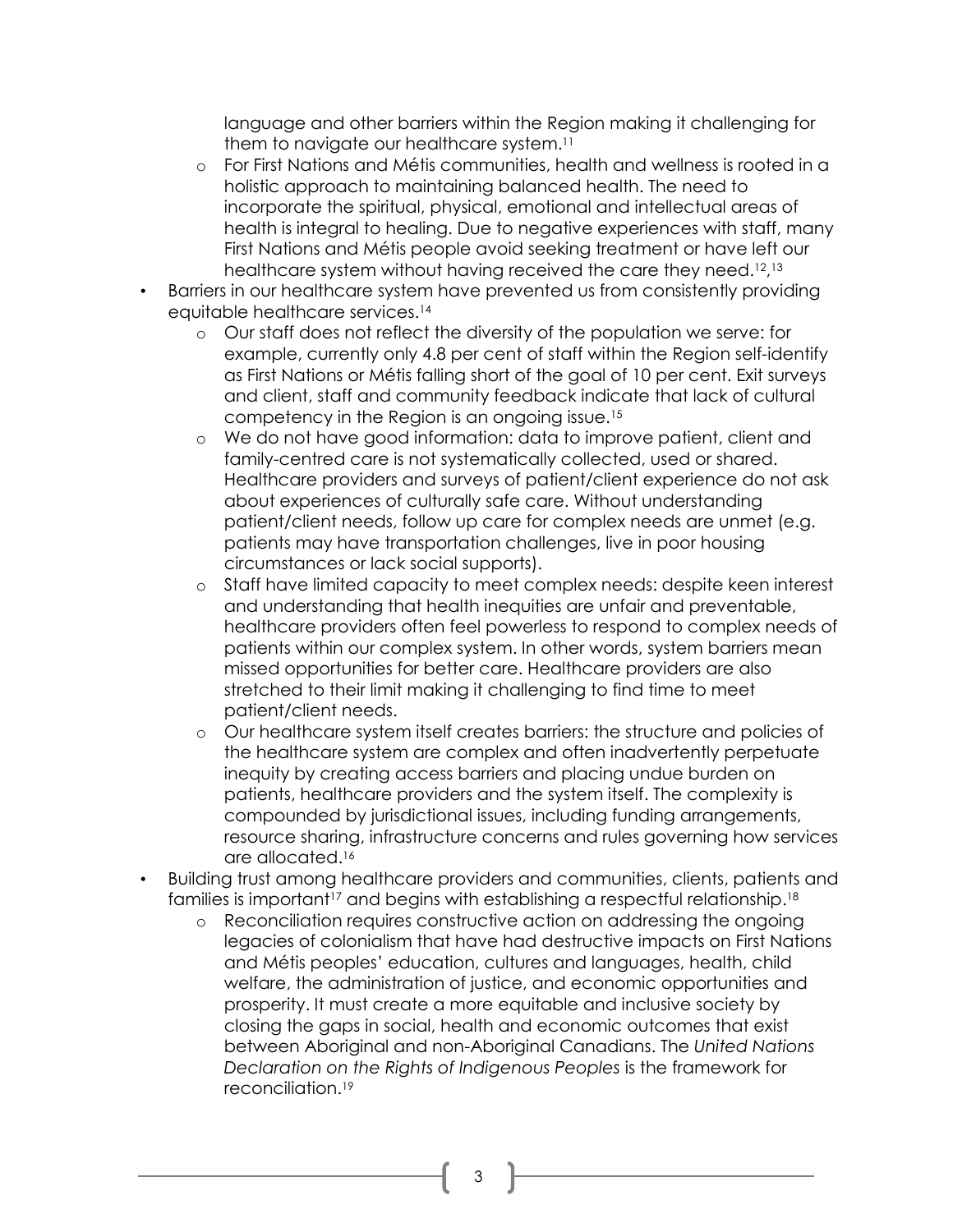### **The Saskatoon Regional Health Authority Commitments**

In keeping with our strategic directions of better health, better care, better teams and better value, we are committed to improving health outcomes for all people within our Region, partnering to eliminate health inequities, providing equitable health services and ensuring that patients, clients, residents, families, staff and communities experience culturally safe care.

# **Specifically, we commit to:**

- **1. Ensuring that all our health services are equitable and fair by:**
	- a. Identifying and removing the barriers that prevent people from accessing healthcare services;
	- b. Ensuring that care provided is proportionate to need, available, accessible and acceptable;
	- c. Implementing the *Patient First Review* Commissioner's recommendations<sup>20</sup> on respectful care to provide safe and inclusive services and spaces to support cultural competency, cultural safety, and client, patient and family-centred care;
	- d. Establishing processes for family, clients and staff to report cultural safety concerns and inequities in care and ensuring a health system response;
	- e. Being culturally competent and providing training and educational opportunities for all Saskatoon Health Region staff and physicians;
	- f. Setting and meeting targets for a representative workforce;
	- g. Providing a culturally safe workplace for all Saskatoon Health Region physicians and staff by enforcing our "Respect for People" Regional policy;
	- h. Committing to reconciliation by formally responding to the *Principles of Truth and Reconciliation<sup>21</sup>* identified by the Truth and Reconciliation Commission of Canada; and implementing *Calls to Action<sup>22</sup>* as they are relevant to health and healthcare.

#### **2. Integrating health care equity in our policies, strategic planning and quality improvement by:**

- a. Considering health care equity at all levels of our organization, and in all of our decision making, including planning, resource allocation, human resources and procurement;
- b. Reflecting the diverse voices of patients, clients, residents, families, staff and communities in our strategic priorities, quality improvement initiatives and decision making;
- c. Integrating health equity principles of accessibility, acceptability, availability and appropriateness into targets and indicators in all quality improvement initiatives.
- **3. Utilizing and strengthening intersectoral and community partnerships and collaboration to improve health equity by:**
	- a. Expanding intersectoral partnerships to efficiently and effectively coordinate service delivery;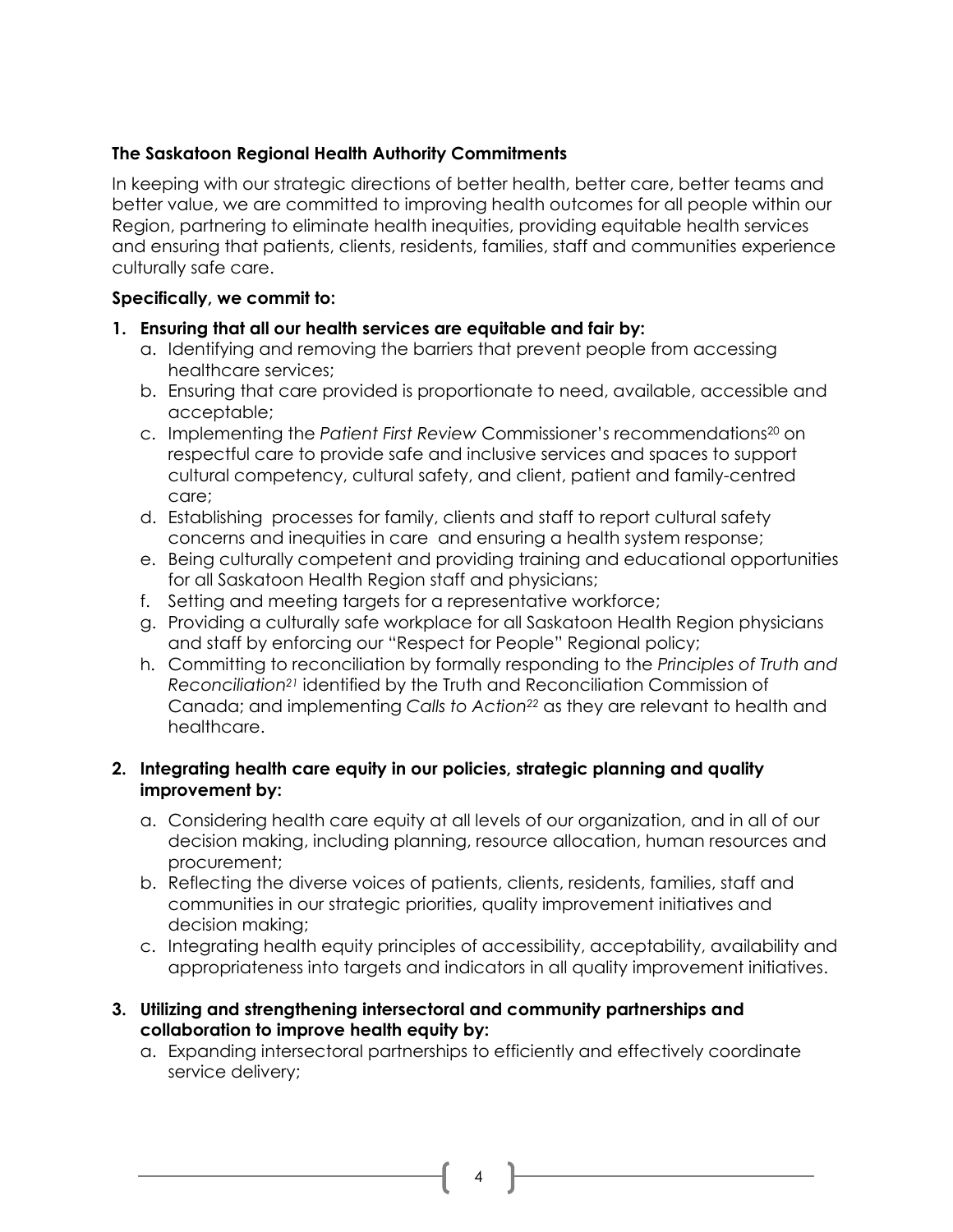- b. Contributing to intersectoral partnerships that address poverty, homelessness, racism, discrimination and other social determinants of health, recognizing that equity in health is broader than the healthcare system and prevention is preferable to treatment;
- c. Working within and beyond the health sector to promote an all of government approach to health, where the health impacts of all policies, funding, and practices are considered to ensure they are helping to reduce inequities; and,
- d. Supporting community development activities and facilitating meaningful community engagement.

# **4. Ensuring we are accountable for our health equity commitments by:**

- a. Monitoring and publicly reporting on health inequities;
- b. Reporting regularly on our actions towards health care equity;
- c. Engaging patients, clients, residents, families, staff and communities to ensure Region accountability and response, including developing processes for community engagement, information sharing, and monitoring and reporting on health equity action;
- d. Developing and implementing tools to measure, monitor, and improve health equity at all levels of the health system;
- e. Facilitating open discussions about measured health inequities and enabling courageous, transparent and honest acknowledgement of where the healthcare system plays a role in their creation or perpetuation; and,
- f. Researching and implementing best practices to promote health equity at all levels of the health system and beyond the health sector.

Endorsed by:

\_\_\_\_\_\_\_\_\_\_\_\_\_\_\_\_\_\_\_\_\_\_\_\_\_\_\_\_\_\_\_\_\_\_\_\_\_\_\_\_\_\_\_\_\_\_\_\_\_\_\_\_\_\_ Saskatoon Regional Health Authority Board Chairperson

\_\_\_\_\_\_\_\_\_\_\_\_\_\_\_\_\_\_\_\_\_\_\_\_\_\_\_\_\_\_\_\_\_\_\_\_\_\_\_\_\_\_\_\_\_\_\_\_\_\_\_\_\_\_

Saskatoon Health Region President and CEO

Dated this \_\_\_\_\_\_ day of \_\_\_\_\_\_\_, 20\_\_\_ in the city of \_\_\_\_\_\_\_\_\_\_\_\_\_\_\_\_\_\_\_\_\_in the Province of \_\_\_\_\_\_\_\_\_\_\_\_\_\_\_.